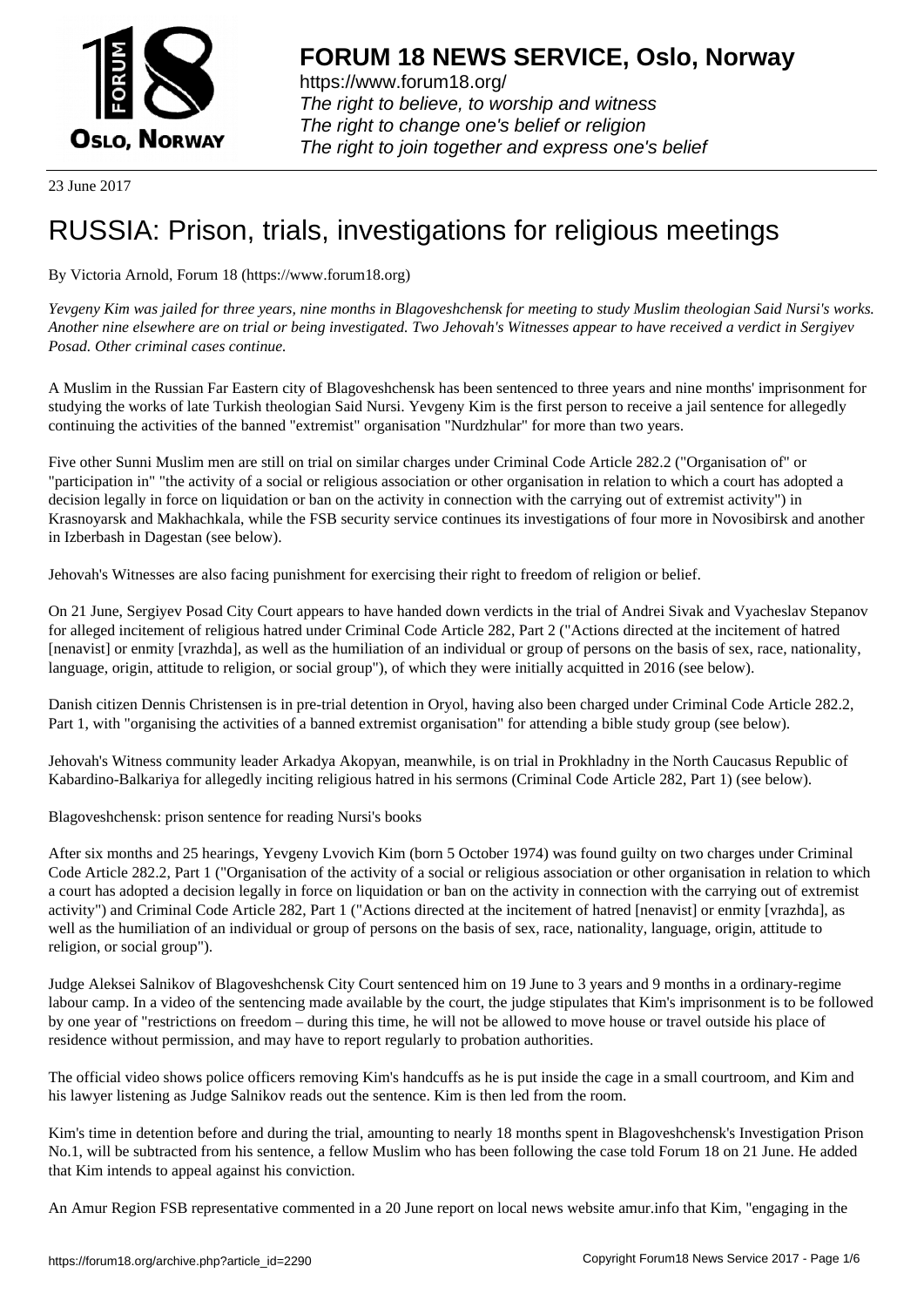meetings, during which he quoted from texts of Said Nursi which are recognised as extremist and included in the Federal List of Extremist Materials, thus bringing their content to those participating in the meetings by means of discussion and commentary on what was read".

The report adds that the religious literature seized from Kim's home (about 370 items) will be destroyed.

Amur Region FSB and Blagoveshchensk City Court have consistently refused to answer questions from Forum 18 about the case.

Kim's fellow Muslim who has been following the case told Forum 18 that witnesses questioned in court in March "refused to corroborate the testimonies they had given during the preliminary investigation, explaining that they had not said these things [and] that they had been interrogated in handcuffs".

According to the formal charges, seen by Forum 18, Kim "systematically organised the carrying out of religious gatherings, united by one theme – the study of the works of Said Nursi, which are the foundation of the ideology of the international religious organisation Nurdzhular, which threatens inter-ethnic and inter-confessional stability in society and the territorial integrity of the state".

The FSB's case file nevertheless notes that Kim refused to admit any guilt throughout the investigation, does not recognise the existence of "Nurdzhular", and does not consider himself a member.

The additional charge under Article 282, Part 1, is unusual for a Nursi-related case; Forum 18 knows of only two other individuals who read Nursi's writings who have been taken to court for this alleged offence since the works began to be banned in 2007 (see F18News 14 October 2011 http://www.forum18.org/archive.php?article\_id=1625).

According to the FSB investigators, "by verbal and non-verbal means .. [Kim] exerted a leading, directing, unifying and active effect on the subconsciousness, consciousness, will, and behaviour of people attending the gatherings, with the aim of formulating in them a feeling of hatred and enmity, and also of humiliating the dignity of a person or group of people on grounds of religion and social grouping" and "inculcating a belief in the social and religious superiority of the followers of the teachings of 'Risale-i Nur'".

The Moscow-based SOVA Centre noted in its report of 20 June that Criminal Code Article 282 ("Actions directed at the incitement of hatred [nenavist] or enmity [vrazhda], as well as the humiliation of an individual or group of persons on the basis of sex, race, nationality, language, origin, attitude to religion, or social group") specifically covers public actions aimed at inciting hatred, while Kim's alleged remarks were addressed to a small number of people at private religious meetings.

Kim and several friends were detained and interrogated after an armed FSB unit raided Kim's flat on 26 December 2015, during a gathering to celebrate the birthday of the Muslim Prophet Mohammed (see F18News 21 January 2016 http://www.forum18.org/archive.php?article\_id=2141). All but Kim were later released.

Kim's friend Anton Pavlovich Starodubtsev (born 4 April 1980), who attended the gathering, described to Moscow-based human rights monitor OVD-Info how armed men in balaclavas stormed the flat between 7 and 8pm, then made the attendees lie handcuffed on the floor for five hours while the property was searched and individuals taken into another room to be questioned. Starodubtsev was later also charged under Criminal Code Article 282.2, Part 2 ("Participation in the activity of a social or religious association or other organisation in relation to which a court has adopted a decision legally in force on liquidation or ban on the activity in connection with the carrying out of extremist activity") but his whereabouts remain unknown.

After his and his friends' initial detention, Starodubtsev complained to the regional FSB, the city prosecutor's office, and the Presidential Administration of the treatment they received during both arrest and questioning, including threats and attempted blackmail (receiving no response). He has categorically denied any involvement in "extremist" activity (see F18News 11 April 2016 http://www.forum18.org/archive.php?article\_id=2166).

Both Kim and Starodubtsev appear on the Rosfinmonitoring list of "terrorists and extremists".

Sergiyev Posad: Verdict in Jehovah's Witness trial

Sergiyev Posad City Court appears to have reached a verdict on 21 June in the trial of Vyacheslav Yuryevich Stepanov (born 20 March 1977) and Andrei Petrovich Sivak (born 28 March 1974). The retrial took eleven months and 24 hearings with multiple delays. Court officials refused to tell Forum 18 on 23 June what the verdict was.

The two Jehovah's Witness elders had originally been acquitted by a different judge at the same court on 4 March 2016, but were forced to undergo repeat proceedings after Moscow Regional Court overturned this ruling on 26 May 2016 at the request of prosecutors.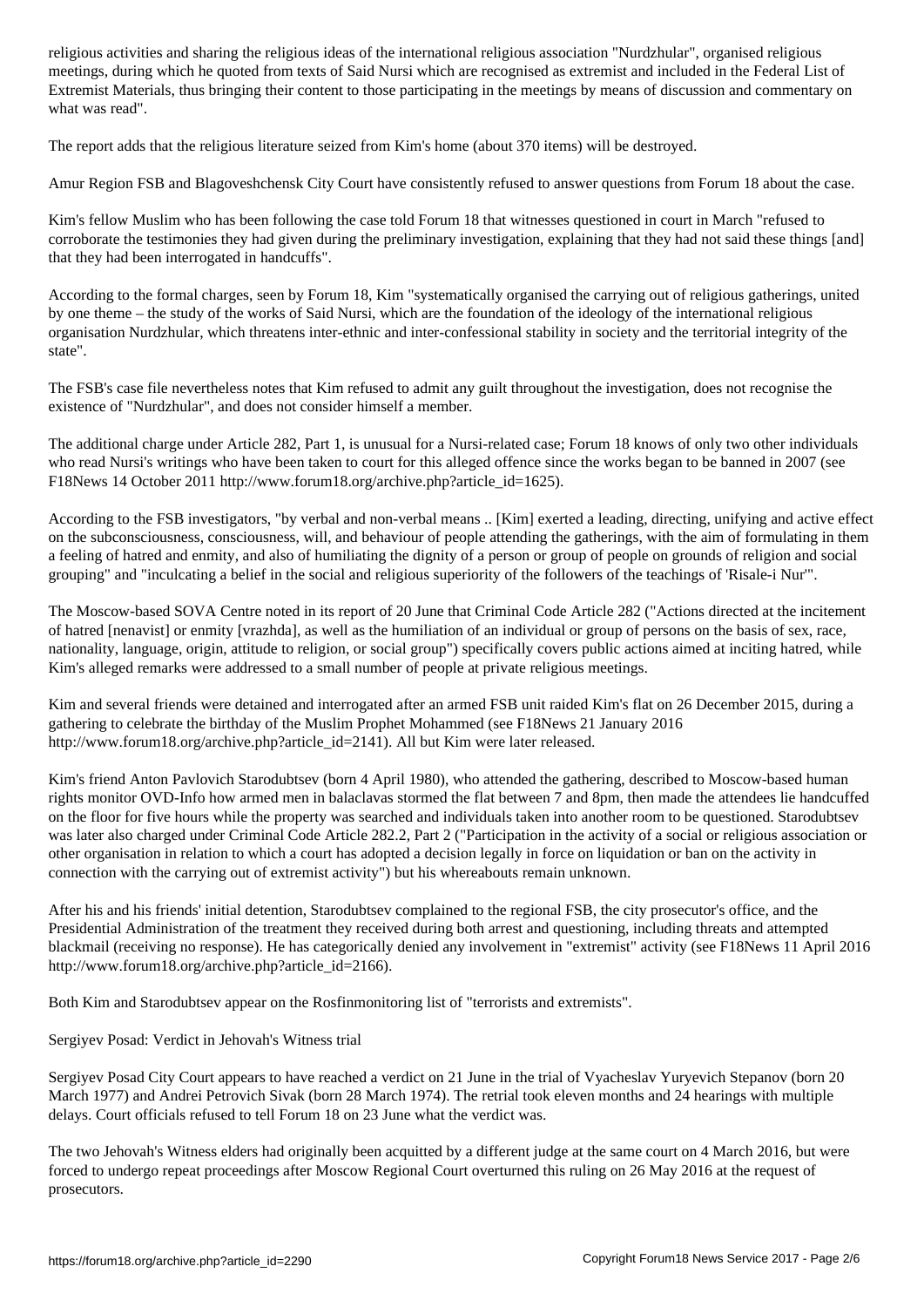hatred [nenavist] or enmity [vrazhda], as well as the humiliation of an individual or group of persons on the basis of sex, race, nationality, language, origin, attitude to religion, or social group", when committed a) with violence or the threat of violence; b) by a person using their official position; c) by an organised group (of which Stepanov and Sivak are accused).

As their alleged offences took place before amendments to the Criminal Code increased extremism-related sentences in February 2014 and July 2016, Stepanov and Sivak faced the following possible punishments: a fine of 100,000 to 500,000 Roubles or 2 to 3 years' income; or community service for up to 480 hours; or 1 to 2 years' correctional labour (ispravitelnaya rabota); or up to 5 years' compulsory labour (prinutdelnaya rabota); or up to 5 years' imprisonment.

They were originally brought to Sergiyev Posad City Court in August 2015, after an unusually long investigation beginning in April 2013, during which Sivak and Stepanov were added to the Interior Ministry wanted persons database on three occasions without any grounds and without their knowledge (see F18News 26 January 2017 http://www.forum18.org/archive.php?article\_id=2250).

In March 2016, Judge Yelena Aminova found the two men not guilty of organising gatherings, "veiled under the guise of 'religious meetings'", with the aim of "inciting hatred and enmity against followers of all religions other than adherents of the 'Jehovah's Witnesses' religious organisation, and humiliating human dignity on the grounds of religion".

According to the written verdict, prosecutors also accused them of "contrasting the 'Jehovah's Witnesses' religion to other religions, declaring [the latter] 'false', [and] evaluating them very negatively, as well as appealing to citizens to refuse their civic responsibilities and commit illegal actions" – claims for which Judge Aminova concluded there was no evidence in the recordings presented to the court. She also ruled that the men were to be compensated for moral damages.

Both men's names appear on the Rosfinmonitoring list of terrorists and extremists. During the re-trial, they were placed under travel restrictions, Jehovah's Witnesses told Forum 18.

Oryol: Danish Jehovah's Witness detained

Danish citizen Dennis Ole Christensen (born 18 December 1972) is in pre-trial detention in Oryol after being charged with "organisation of the activity of a social or religious association or other organisation in relation to which a court has adopted a decision legally in force on liquidation or ban on the activity in connection with the carrying out of extremist activity" (Criminal Code Article 282.2, Part 1). This is the first such case against a Jehovah's Witness since sixteen people were convicted in Taganrog in 2015 (see F18News 3 December 2015 http://www.forum18.org/archive.php?article\_id=2128).

If convicted, Christensen could be imprisoned for six to ten years or fined 400,000 to 800,000 Roubles.

The registered Jehovah's Witness community in Oryol was ruled "extremist" and liquidated in 2016. Its former members have since been vulnerable to criminal prosecution if they continued to meet for prayer or Bible study. Jehovah's Witnesses confirmed to Forum 18 on 21 June that Christensen's prosecution is linked to the Oryol ban, and not directly to the Supreme Court decision on 20 April 2017 to liquidate the national-level Administrative Centre as extremist.

Although the Administrative Centre's and local organisations' activities are currently suspended, this ruling will only come into full legal force if the Jehovah's Witnesses' appeal (due to be heard on 17 July) is unsuccessful.

The police and FSB security service arrested Christensen during a raid on a Bible study meeting on the evening of 25 May. Local news website Orlovskiye Novosti posted video footage (about 13 minutes long, with no commentary) of the events on YouTube. It shows at least a dozen officers in black stab-proof vests and balaclavas (accompanied by other in plain clothes) scaling the fence around what appears to be a purpose-built Kingdom Hall at No. 50 Railway Street.

When a Jehovah's Witness attempts to block an internal door to the main hall, officers bodily lift him out of the way. Christensen and other Jehovah's Witnesses object that the search is unlawful, which the plain-clothes officers deny.

The person with the camera then moves around the rest of the building and its grounds – while the police and FSB remain inside – before the footage cuts back to the hall, where the congregation is shown still waiting. The moment of arrest is not shown.

The FSB also seized a large quantity of religious literature, audio-visual equipment, electronic devices, and financial documentation, an FSB source commented to Orlovskiye Novosti on 10 June.

On 20 June the Jehovah's Witnesses published a video of an interview with Irina Christensen (Dennis Christensen's wife), and others who were present during the raid, describes how officers stopped them from using their phones or leaving the building, seized their tablet computers, and took down their passport details. The FSB security service then took several men to their office.

The following day, Judge Svetlana Naumova of Oryol's Soviet District Court granted the FSB's request to detain Dennis Christensen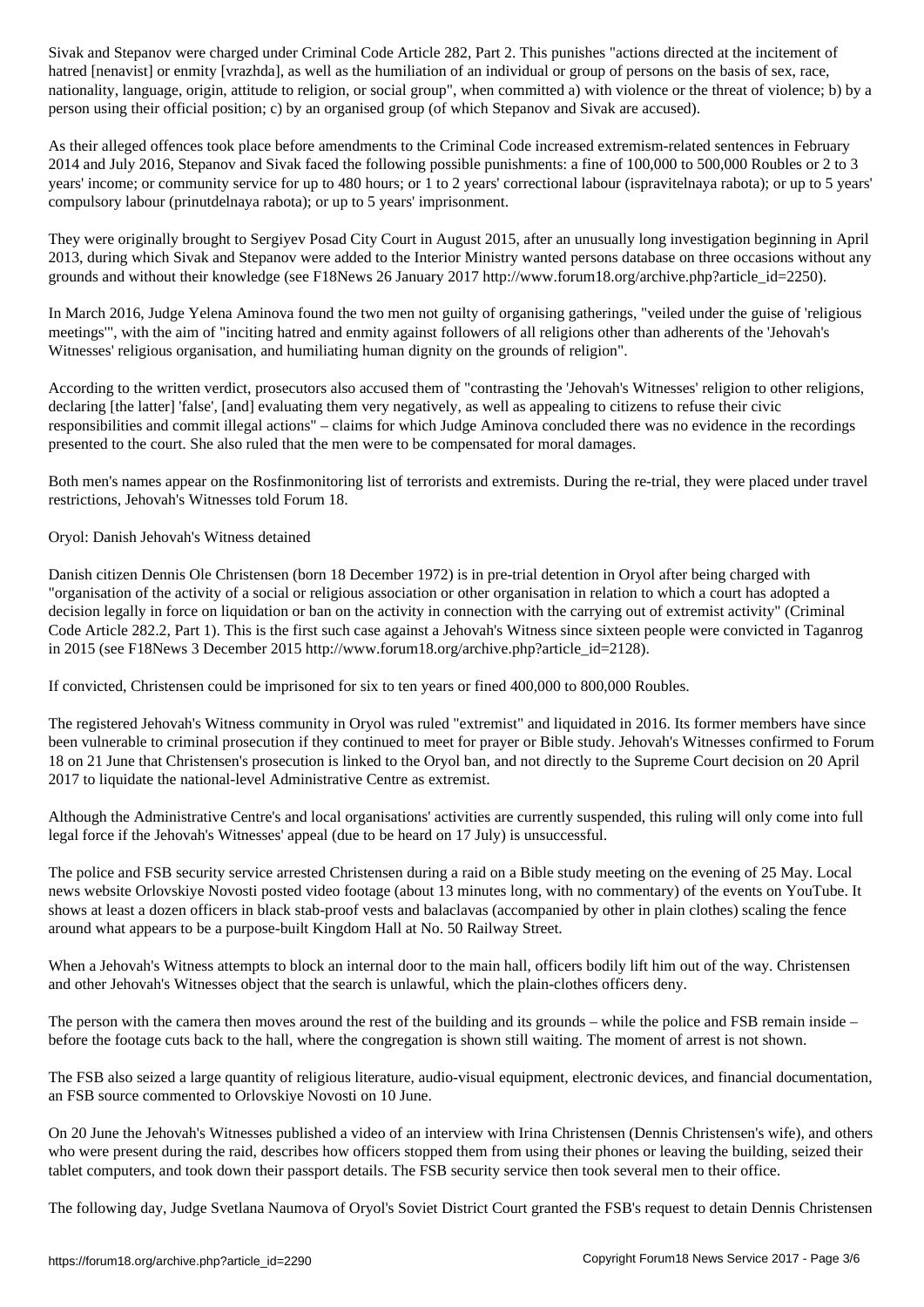difficulty in finding a Russian-Danish interpreter, was eventually heard at Oryol Regional Court on 21 June, Jehovah's Witnesses told Forum 18, but this was unsuccessful.

"On hearing the court's decision, many of those present in the courtroom could not hold back their tears," Jehovah's Witnesses stated on 21 June. They added that investigators "falsely" told the judge that Christensen was the leader of the banned Oryol community, when in fact he was only ever an ordinary member.

Jehovah's Witnesses confirmed to Forum 18 on 21 June that Christensen has not been allowed to see or speak to his wife Irina Christensen since his arrival in jail. She has, however, been allowed to send him letters, newspapers, and a Jehovah's Witness New World Bible via the guards. Christensen was also able to meet the Danish consul on 30 May.

The Open Russia human rights initiative reported on 22 June, however, that Christensen complained at the appeal hearing that his Bible had been removed and that he has become ill in the cold and damp conditions of his cell as he has not been given warm clothing.

Christensen has lived in Russia for the last 14 years and appears to have worked in the roofing business in Oryol for the last eight. He is married to a Russian citizen. As of 23 June, he does not appear on Rosfinmonitoring's list of terrorists and extremists.

Christensen's prison address is:

Sledstvenny Izolyator No. 1

302040 Oryol

Ul. Krasnoarmeyskaya 10

Russia

Forum 18 wrote to Oryol Region FSB on 22 June to ask why Christensen was considered so dangerous he had to be kept in pre-trial detention, whether any other people are or would be charged in the case, and when and where Christensen's case was likely to be heard. No reply has been received as of the afternoon of the Oryol working day of 23 June.

Oryol Regional Court declared the Oryol Jehovah's Witness community an "extremist" organisation on 14 June 2016 and ordered it to be liquidated and its activities banned. This decision came into force on 18 October 2016 after the Supreme Court rejected the Jehovah's Witnesses' appeal. A further appeal was refused consideration by the Supreme Court on 27 March 2017.

The path to liquidation was a familiar one, beginning with state accusations of distributing "extremist material" and a 12-month warning on 24 August 2015 from the regional Justice Ministry of "the inadmissibility of extremist activity", which threatened liquidation should further violations be detected. The community challenged this unsuccessfully.

An FSB security service raid on their rented premises on 25 November 2015 allegedly found copies of banned Jehovah's Witness literature, leading to conviction under Administrative Code Article 20.29 ("Production or mass distribution of extremist materials included in the published Federal List of Extremist Materials, as well as their production or storage for mass distribution") (see F18News 19 June 2017 http://www.forum18.org/archive.php?article\_id=2287) and the initiation of a liquidation suit.

A total of ten registered Jehovah's Witness communities have been dissolved in the same way (in Taganrog in 2009; Samara in 2014; Abinsk and Tyumen (though the latter ban was overturned on appeal) in 2015; Stariy Oskol, Belgorod, Elista, Oryol, and Birobidzhan, all in 2016; and Cherkessk in 2017).

Prokhladny Jehovah's Witness leader on trial

Arkadya Akopovich Akopyan, head of the Prokhladny Jehovah's Witness community, has been charged under Criminal Code Article 282, Part 1 ("Actions directed at the incitement of hatred [nenavist] or enmity [vrazhda], as well as the humiliation of an individual or group of persons on the basis of sex, race, nationality, language, origin, attitude to religion, or social group") and is currently on trial before Judge Oleg Golovashko at Prokhladny City Court in Kabardino-Balkariya.

After the preliminary hearing was twice delayed at request of prosecutors, who "asked for more time to prepare their position on the case" Jehovah's Witnesses stated on 18 May, the trial eventually got underway on 1 June. The first full hearing took place on 15 June, with the next due on 4 July, according to court records.

Akopyan is accused of giving sermons in which he "degraded the dignity of adherents of other religions", Jehovah's Witnesses stated on 7 June. He is also accused of distributing banned "extremist" literature among members of his congregation. He claims that the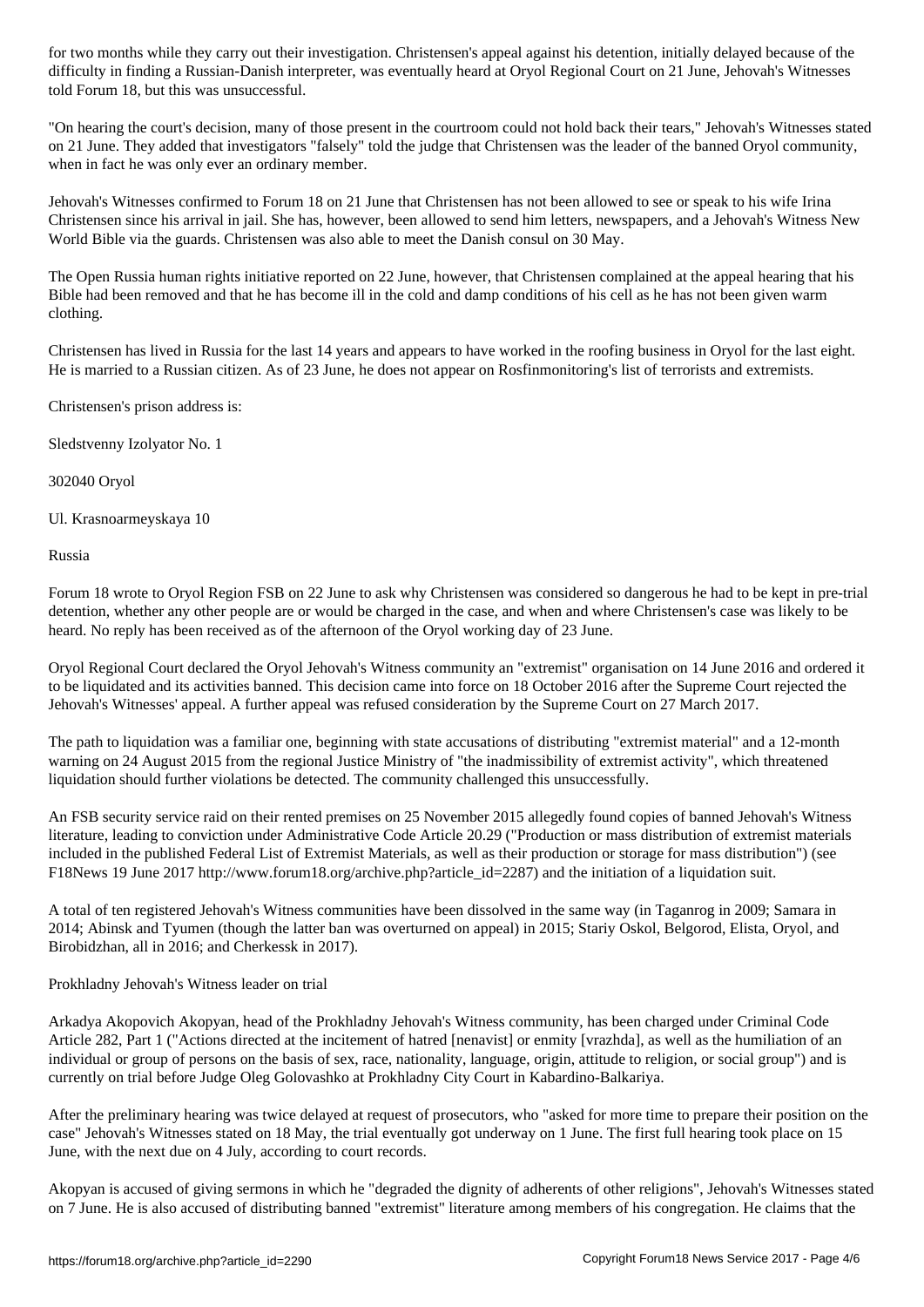who, he believes, lied in the believes, lied in the believes, lied in the statements to investigators.

If convicted, Akopyan may receive the following possible punishments: a fine of 300,000 to 500,000 Roubles; or 2 to 3 years' income; or compulsory labour (prinutdelnaya rabota) for 1 to 4 years with a ban on working in one's profession for up to 3 years; or 2 to 5 years' imprisonment.

The Caucasus edition of the "Moskovsky Komsomolets" newspaper reported on 1 March 2017, before the case was submitted to court, that "in his sermons, Akopyan .. called Orthodox priests paedophiles and Muslim imams murders and mujahideen. After the scandalous demonstration in an Orthodox church in Moscow by the "Pussy Riot" activists, he publicly supported and condoned the actions of these crazy women".

Akopyan has been placed under travel restrictions, Jehovah's Witnesses told Forum 18 on 21 June, but does not appear on the Rosfinmonitoring list of terrorists and extremists as of 23 June.

"Anti-extremism" police and the FSB raided Prokhladny's Kingdom Hall in March 2016 and allegedly discovered banned Jehovah's Witness literature (see F18News 19 June 2017 http://www.forum18.org/archive.php?article\_id=2287). On 16 May 2016, the community received a 100,000 Rouble fine under Administrative Code Article 20.29 ("Production or mass distribution of extremist materials included in the published Federal List of Extremist Materials, as well as their production or storage for mass distribution"), and in June 2016, the Prokhladny Inter-District Investigative Committee initiated its case against Akopyan.

Telephones at the investigative committee went unanswered when Forum 18 called on 22 June to ask why Akopyan was considered dangerous.

Individual members of the Prokhladny community were also prosecuted under Administrative Code Article 20.29 ("Production or mass distribution of extremist materials included in the published Federal List of Extremist Materials, as well as their production or storage for mass distribution") in 2015 (see F18News 25 April 2016 http://www.forum18.org/archive.php?article\_id=2171)) and in 2016 (see F18News 19 June 2017 http://www.forum18.org/archive.php?article\_id=2287.

## Dagestan Nursi readers

Ilgar Vagif-ogly Aliyev, a Muslim who reads Nursi's works who was arrested in Izberbash on 19 April, remains in pre-trial detention in Makhachkala, his lawyer Magomedrasul Zaripov told Forum 18 on 19 June (see F18News 12 May 2017 http://www.forum18.org/archive.php?article\_id=2279). He has still not been added to the Rosfinmonitoring list.

The trial of fellow readers of Nursi's works - Ziyavdin Badirsoltanovich Dapayev (born 12 May 1982) and brothers Sukhrab Abdulgamidovich Kaltuyev (born 13 November 1981) and Artur Abdulgamidovich Kaltuyev (born 15 June 1986) - is continuing at Lenin District Court in Makhachkala (see F18News 12 May 2017 http://www.forum18.org/archive.php?article\_id=2279). There have been eight hearings so far, most recently on 16 June. The next is scheduled for 3 July, according to the court website.

## Krasnoyarsk Nursi readers

Nursi readers Andrei Nikolayevich Dedkov (born 16 June 1979) and Andrei Gennadyevich Rekst (born 14 March 1994) are also still on trial at Soviet District Court and Sverdlovsk District Court respectively (see F18News 12 May 2017 http://www.forum18.org/archive.php?article\_id=2279). After two delayed hearings in April and May, Dedkov is next due to appear on 23 June. Rekst has undergone three hearings so far, most recently on 13 June. His next appearance is due on 10 July.

## Novosibirsk Nursi readers

Four Muslims – Komil Olimovich Odilov (born 18 August 1975), Uralbek Karaguzinov (born 21 July 1954), Mirsultan Takhir-ogly Nasirov (born 8 October 1997), and Timur Muzafarovich Atadzhanov (born 21 April 1988) – remain under investigation, charged under Criminal Code Article 282.2, Parts 1 and 2 ("Organisation of" or "participation in" "the activity of a social or religious association or other organisation in relation to which a court has adopted a decision legally in force on liquidation or ban on the activity in connection with the carrying out of extremist activity") (see F18News 12 May 2017 http://www.forum18.org/archive.php?article\_id=2279). Odilov's lawyer Yuliya Zhemchugova, told Forum 18 on 19 June that the investigation has been extended again.

All the defendants in these cases against Muslims who read Nursi's works, with the exception of Aliyev, have been added to the Rosfinmonitoring list. (END)

For more background see Forum 18's surveys of the general state of freedom of religion and belief in Russia at http://www.forum18.org/Archive.php?article\_id=2246, and of the dramatic decline in this freedom related to Russia's Extremism Law at http://www.forum18.org/Archive.php?article\_id=2215.